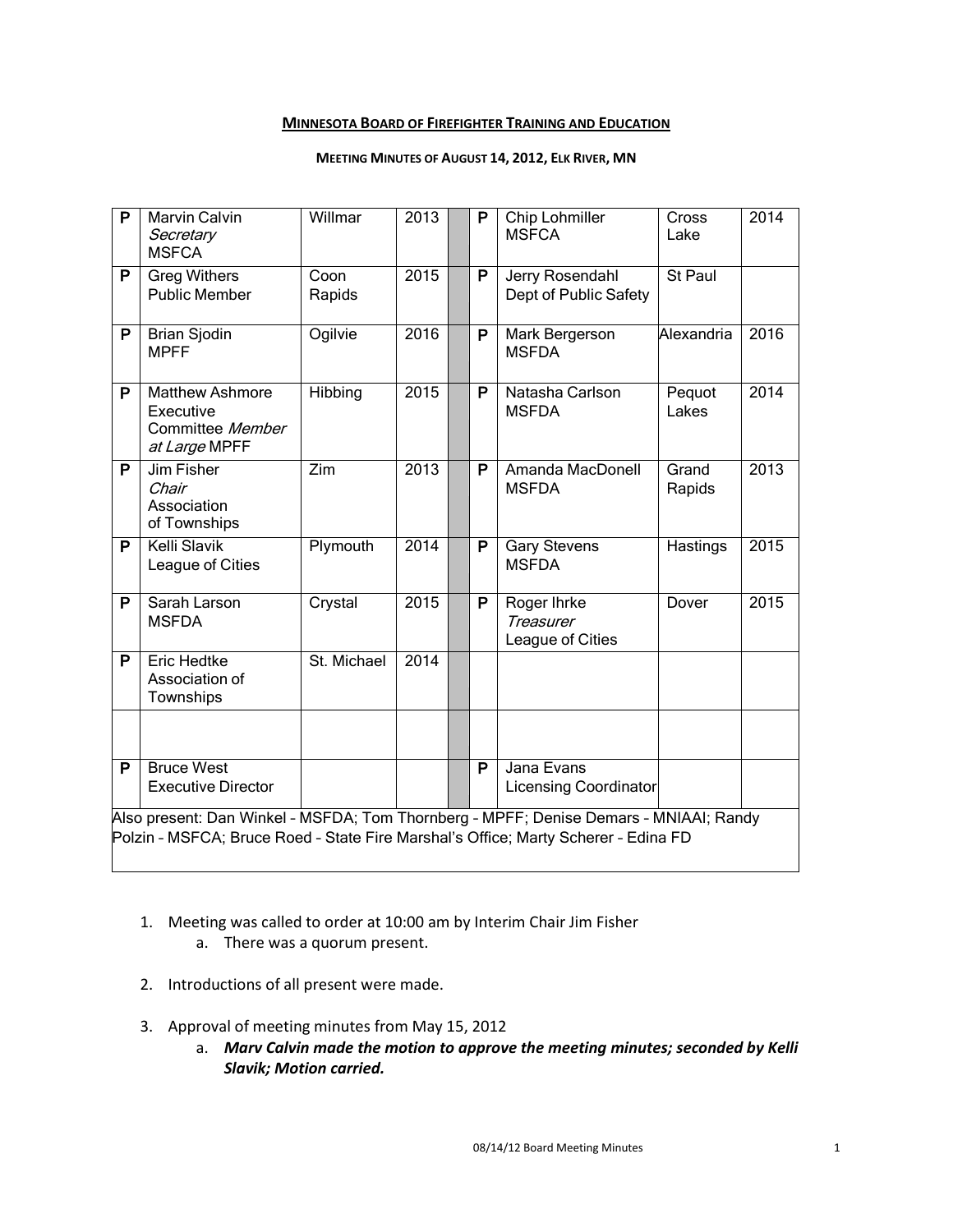- 4. Presentation by Dan Winkel of the position paper from MSFDA, MSFCA, MPFF, MNIAAI, FMAM Discussion ensued:
	- a. Some of the issues around MN include: funding, instructors, and a uniform pricing for training, and allowing the chiefs to decide what training should be reimbursable for their department.
	- b. Training requirements are individual to departments. LGA cuts to cities have affected public safety. The associations have worked hard to make the training dollars available to all departments, and that funding needs to go back to the departments. Additionally, Thornberg stated that the chiefs need to be the ones to decide what to spend their funding on.
	- c. IAAI is in agreement with the position paper. Per state statute, fire chiefs are required to investigate every fire that occurs within their jurisdiction. This places additional burdens on chiefs who need to have people trained to conduct the investigations.
	- d. Specialized training is especially pertinent and the chiefs need to have control over the funding that they receive. MBFTE should consider that as long as the training meets a national standard, MBFTE should be supporting this position paper.
	- e. Funding for EMS should be allowed, as many departments support themselves based upon the EMS runs they do. A large volume of department's calls, ranging from 75 to 95%, are EMS-related.
	- f. *Marv Calvin made a motion to accept the position paper; Sarah Larson seconded the motion.*
	- g. Additional discussion:
		- i. Cities need to prioritize how they spend their dollars; training dollars are limited.
		- ii. These training dollars are not meant to supplant training budgets of departments.
		- iii. Concerns abound that the training dollars may be lost at the legislative level if they are not used.
		- iv. Some of the training or costs may not meet the 'core services' that legislators envision the dollars being spent on.
		- v. Adoption of the position paper would allow for greater discretion on behalf of the AHJ as to what their funding would be spent for.
		- vi. MBFTE has not yet adopted our strategic plan; MBFTE needs to adopt our own strategic plan before adopting anything else.
		- vii. Does this board see itself as policymakers, or those who make recommendations to the organizations that you represent?
			- 1. We are representatives and need to take the recommendations to the organizations for the needs of the state.
			- 2. We are policy setters, we set policy that is gathered by direction from our organizations; but we are tasked with representing the citizens of the state and doing the best that we can to carry out the duties that we have been asked to do.
			- 3. These issues are greater than just the organizations that authored this paper, as there are other organizations represented on this board.
			- 4. Isn't the goal of the board to make recommendations to the organizations, not set policy for the organizations?
				- *a.* We don't set policy for the organizations, we set policy for ourselves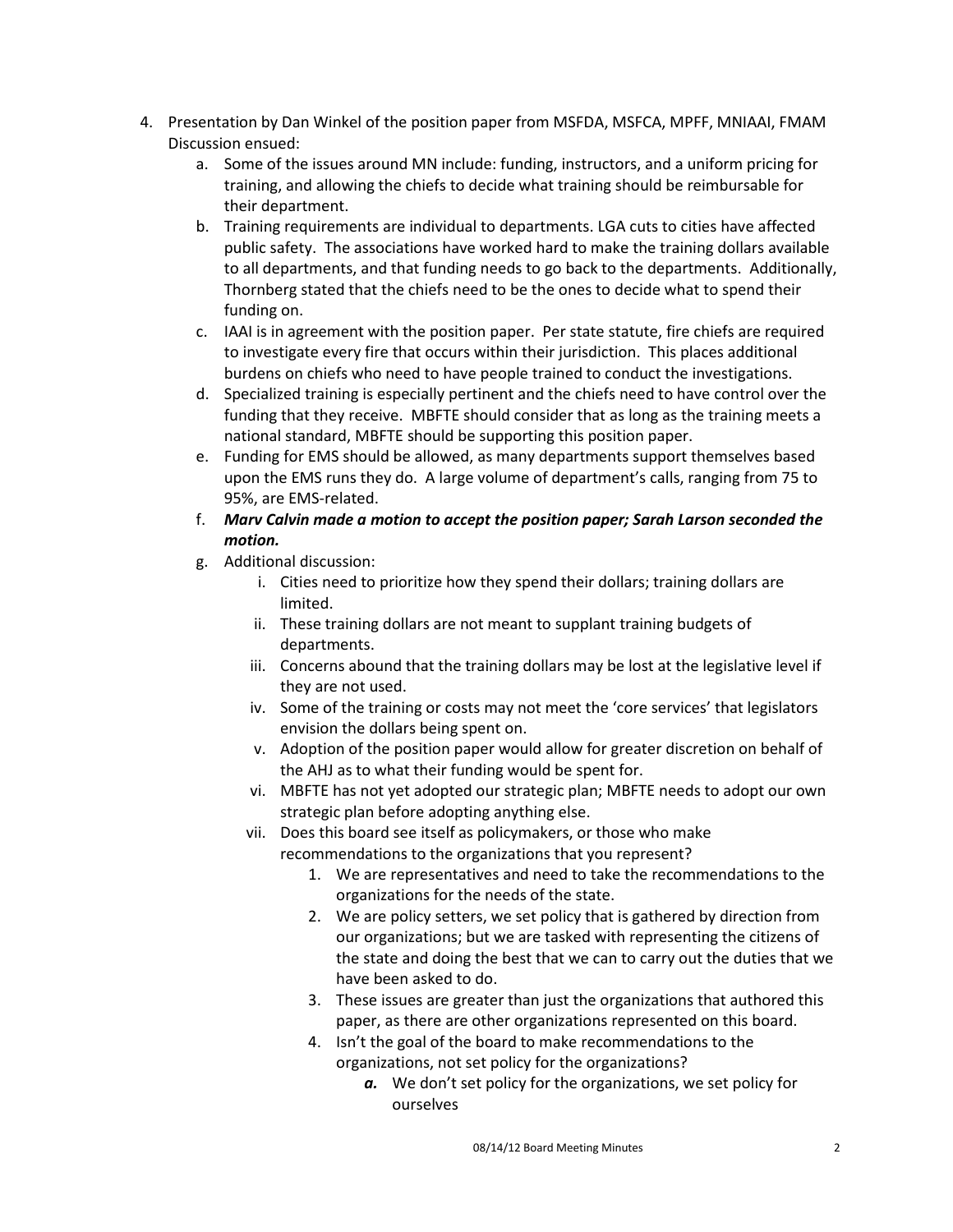- *b.* State statute says that you will make recommendations to the organizations;
- *c.* We have made strides in accepting the directives of the organizations and setting policy by the input that we are given.
- h. *Kelli Slavik made a motion to table the motion until the next meeting; Roger Ihrke seconded. Roll call vote took place after voice vote, as it was too close to call.*

| Name      | Aye | Nay | Abstain | Absent |
|-----------|-----|-----|---------|--------|
| Ashmore   | X   |     |         |        |
| Bergerson | x   |     |         |        |
| Calvin    |     | X   |         |        |
| Carlson   | x   |     |         |        |
| Fisher    | X   |     |         |        |
| Hedtke    |     | X   |         |        |
| Ihrke     | x   |     |         |        |
| Larson    |     | X   |         |        |
| Lohmiller |     | Χ   |         |        |
| MacDonell | X   |     |         |        |
| Rosendahl |     |     |         | X      |
| Sjodin    |     | Χ   |         |        |
| Slavik    | X   |     |         |        |
| Stevens   | Χ   |     |         |        |
| Withers   | Χ   |     |         |        |

- i. *Results of the voice vote were 9 ayes, 5 nays and one absent; to table the motion to the next meeting.* 
	- i. The Board thanked the guests for attending and presenting their position paper.

## *5.* Officers Reports

- a. Interim Chair Jim Fisher nothing to report
- b. Vice Chair vacant
- c. Treasurer Roger Ihrke
	- i. There were some FY 2012 carry-over money; approx. \$124K in Round 4, along with \$600K for redistribution;
	- ii. May want to consider splitting Bruce's salary between the two funding streams
	- iii. What are we to do with leftovers in the Licensing budget if there is still some left after the 3 year period?
		- 1. Where are we with E-Licensing?
			- **a.** Have no information on e-licensing at this time; not sure if we have to comply with this or not; have not gotten answers yet.
	- iv. We are sitting good with not having overspent any of our budgeted areas; but if our goal is to not have money left over, we didn't do so well. As long as we can carry it forward, we are good.
	- v. Bruce stated that we had about \$580K left over for re-distribution, which is going out on this date. Additionally there will be about \$120K that will be carried over to Round 5.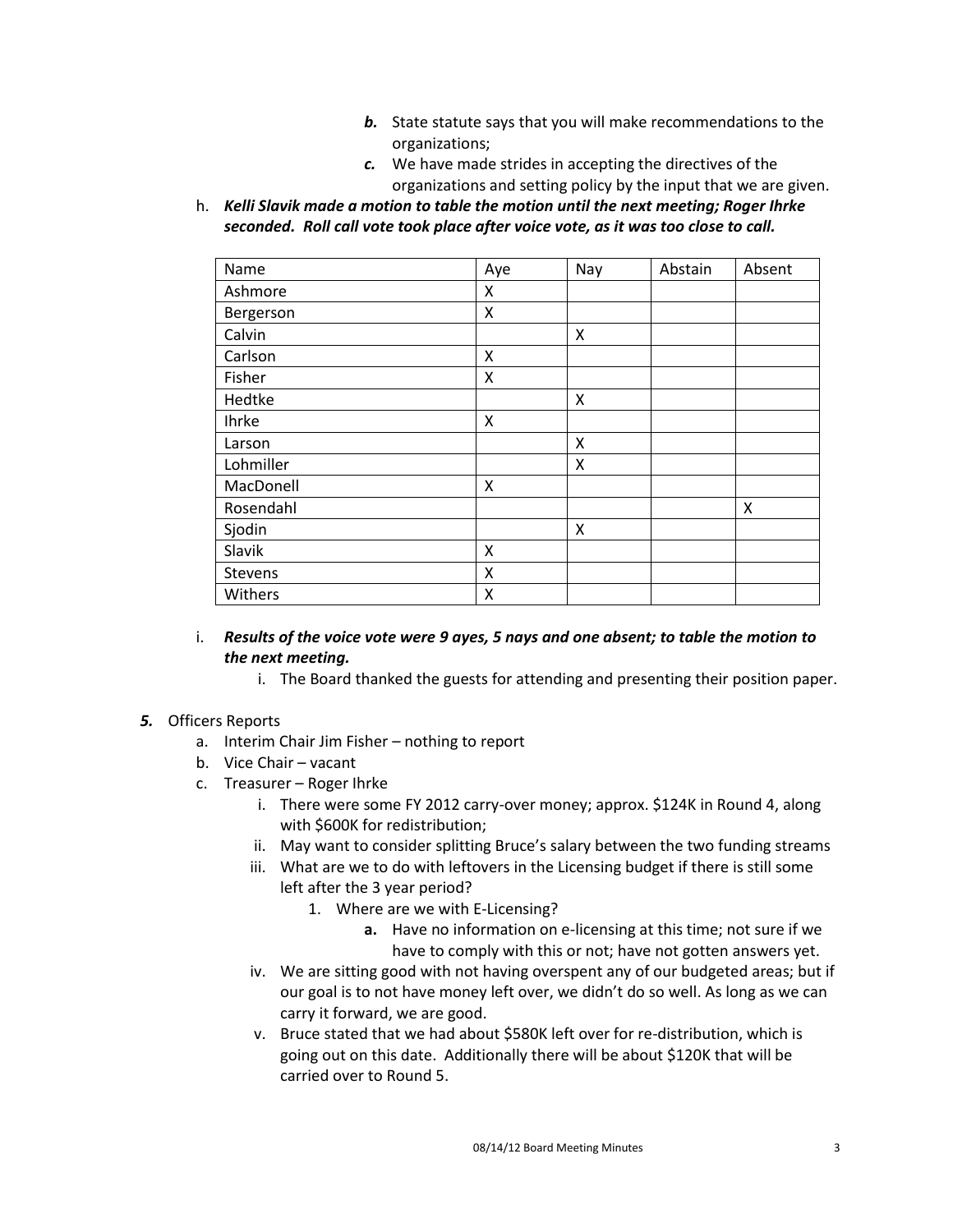- d. Secretary Marv Calvin correspondence receive from Barbara Warren, requesting to make an amendment to minutes of a previous meeting in which public comment was made. The recommendation from the Executive Committee is to leave the document as prepared and submitted.
- 6. Reports
	- a. Executive Director, Bruce West
		- i. Live Burn is completed; contract evaluation has been done with Hennepin Tech and had to complete an evaluation for them also.
			- 1. Training is completed
			- 2. Contract has been paid
			- 3. Requests for reimbursements have been submitted and burn plans have been submitted with the requests.
			- 4. Live burn reimbursement is for acquired structures only, not fixed facilities.
		- ii. Mass and Gross Decon continues
			- 1. September 30, 2012, is the end of the initial contract (end of federal fiscal year); looking at next federal fiscal year, waiting to see if funding is available, HSEM should know by mid-September.
			- 2. Contract was a 5 year contract to complete training to all departments.
			- 3. Contact is made by FIRE Inc. and if a department initially turns down the training, it is the responsibility of the department to contact FIRE Inc. and schedule if they decide they want the training.
		- iii. Request for Proposal (RFP) for Incident Safety Officer
			- 1. New initiative for FY2013
			- 2. Draft is ready to go, will be similar to Mass/Gross Decon; based on a per presentation (class) price
				- a. Class is ready to go
				- b. 3 hour training program
				- c. 4 year contract
	- b. Executive Committee will be covered with new business items
	- c. Licensing Committee , Eric Hedtke
		- i. Haven't met recently
		- ii. E-licensing is on the back burner
		- iii. Will be discussing requirements for re-licensing for 2014, awaiting on Training Committees recommendations based upon survey results
	- d. Training Committee, Matt Ashmore
		- i. Meet on August 21, 2012
			- ii. Large agenda
- 7. Old Business
	- a. Approval of Strategic Plan
	- b. *Roger Ihrke made the motion to approve the strategic plan; Kelli Slavik seconded. Motion carried.*
- 8. New Business
	- a. Board and Licensing Carry-over funds
		- i. We are allowed to carry-over these funds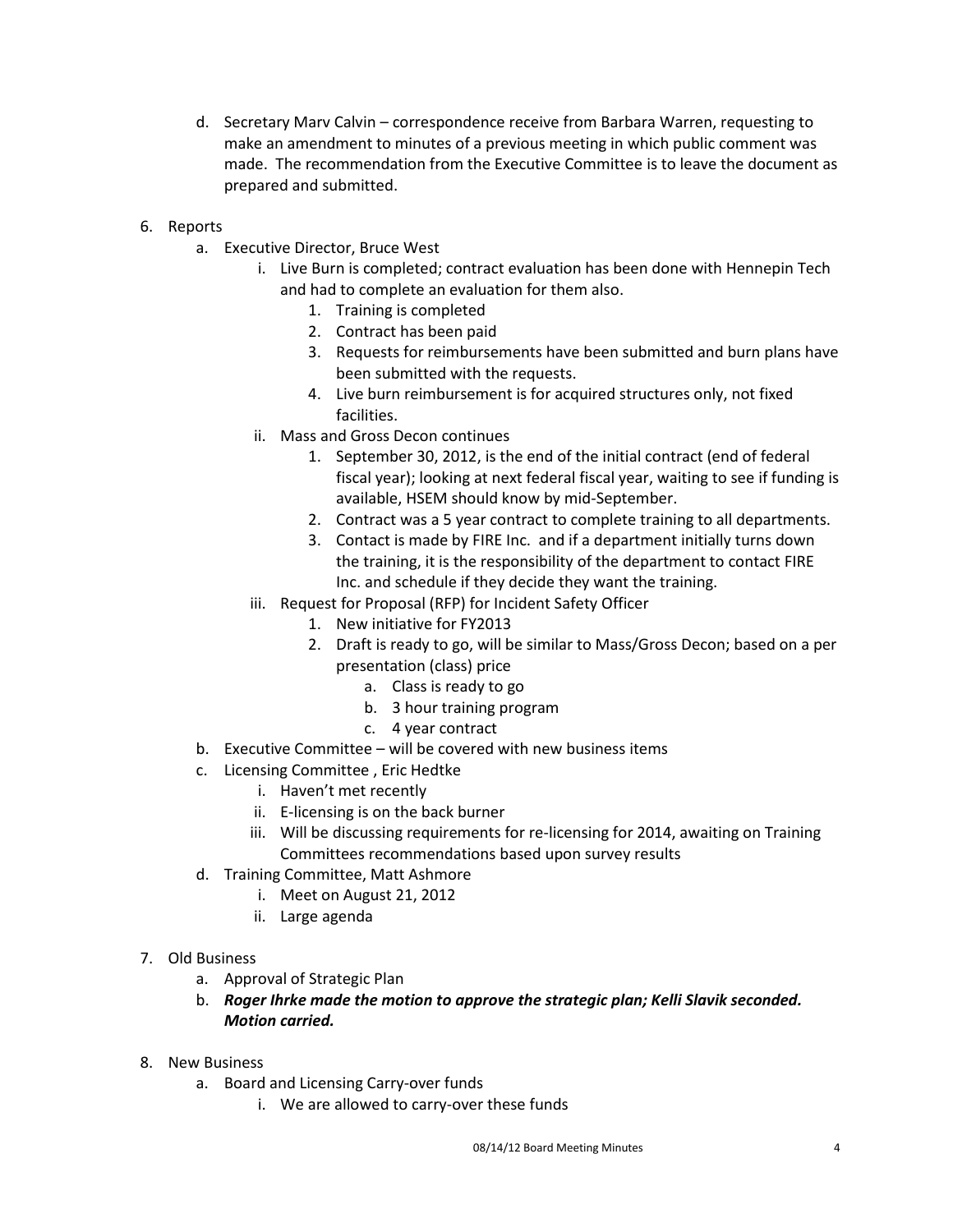- b. Training Reimbursement Carry-over funds
	- i. Board has received general numbers
	- ii. Need to decide what to do with the carry-over dollars
	- iii. Discussion ensued
		- 1. Reimbursement requests may drop off with the implementation of the NFPA 1001 Program, as many departments use their reimbursement dollars to cover FF1/FF2.
		- 2. Need to look at departments that have used in the past, but not taken advantage of the reimbursement funds lately.
		- 3. Are there more classes that we should be bringing to departments? Would like recommendations from Training Committee for future trainings.
- c. MBFTE base budget is \$1.18M for reimbursement program
	- i. Received additional \$955K from FSAC Special Appropriation
	- ii. Those total \$2.13M, which, when divided by the 20,602 firefighters we have, you would have a reimbursement amount of \$103.65 per firefighter.
	- iii. We can raise the \$103.65 amount by using some of the \$120K carryover funds.
	- iv. Discussion ensued
		- 1. Should we use these carryover funds for additional classes like Live Burn, or should we raise the per firefighter rate?
		- 2. With the approval of reimbursement for Live Burn, the cost of doing these burns through MNSCU went up, to \$1500.
		- 3. The standard for Live Burn now requires an ambulance to be on-scene for the duration of the burn, and the costs involved with that have now increased. Many departments may not ask for reimbursement due to extra costs involved.
		- 4. If we are going to continue to end up with re-distribution, we should look at increasing the amount we give to special programs.
		- 5. Conferences were well received and the training that became available was great.
		- 6. Some think that the reimbursement requests will drop with MBFTE paying for FF1/FF2.
		- 7. Suggestion was made that \$50K be added to each Live Burn and Conferences.
		- 8. Concern was brought up that Live Burns are inherently dangerous and maybe the Board should not be advocating these burns, due to their dangerous nature.
			- a. With our program, which follows the NFPA 1403 standard, using our trained instructors, it should make the situations safer.
			- b. By increasing the safety factor, we increased the cost of doing these burns; therefore, the Board feels the need to help to offset the costs.
			- c. Additionally, not every department has access to fixed structure training facilities; for some departments, acquired structures are the only training available.
			- d. Thus, if we can make the training safer by promoting the NFPA 1403 standard, we have helped make Minnesota safer in the acquired structure burns.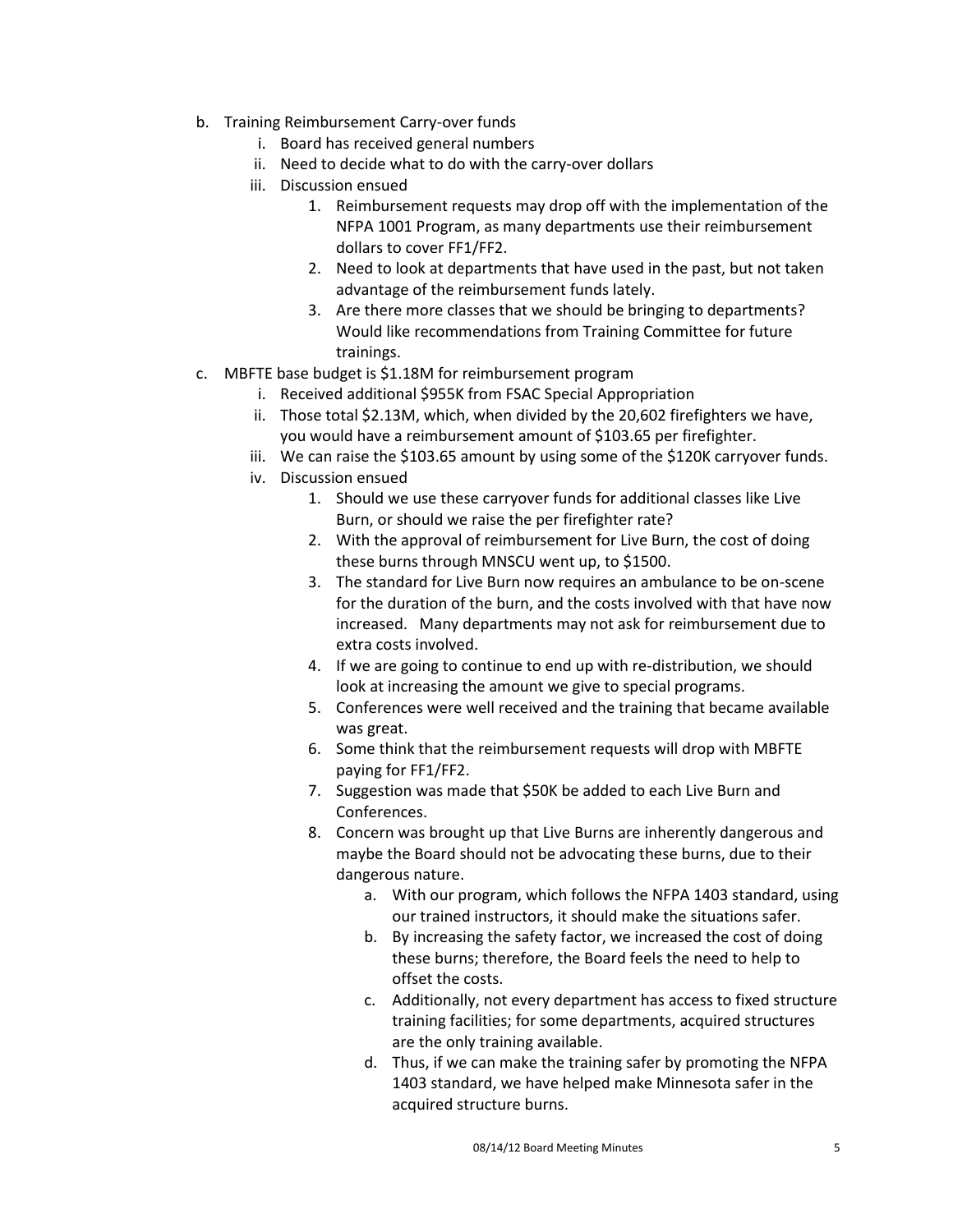- 9. When we pay for conferences, is there a way to assure that the money goes to departments, rather than to associations.
	- a. When this funding is used for a conference, it does not go to the association; the money must be used for their costs of providing the instructor for the benefit of the attendees.
	- b. MBFTE is reimbursing the associations their costs of providing the instructors.
	- c. Associations should drop the cost of attendance for firefighters if they receive the reimbursement funding from MBFTE.
		- i. We should be monitoring the conferences/associations to make sure that they are offsetting the costs, and not just pocketing the money for their own use.
	- d. If you get the funding for a conference, you can't use your reimbursement for attendance at the conference.
- 10. *Motion made by Brian Sjodin to provide \$50K to each, Live Burn and Conferences; seconded by Roger Ihrke. Motion carried.*
- d. Set FY13 Per Firefighter Rate
	- i. Looking to set it based upon the leftover amounts from the carryover funds and the allocated amount.
	- ii. *Motion made by Marv Calvin to allow Roger Ihrke to set the per firefighter rate for FY13; seconded by Matt Ashmore. Motion carried.*
- e. Election of Officers
	- i. Floor was opened for nominations for Chair
		- 1. *Marv Calvin nominated Jim Fisher; seconded by Amanda MacDonell. Roger Ihrke moved that the nominations cease.*
		- 2. *White ballot called for, motioned by Roger Ihrke, seconded by Jerry Rosendahl; Motion carried*.
	- ii. Floor was opened for nominations of Vice Chair
		- 1. *Jim Fisher nominated Chip Lohmiller; seconded by Jerry Rosendahl. Greg Withers moved that nominations cease.*
		- 2. *White ballot called for, motioned by Greg Withers, seconded by Marv Calvin; Motion carried.*
	- iii. Resignation was submitted by Marv Calvin, due to his new position with MnSCU; MSFCA also aware of his leaving once appointment is made.

# 1. *Chair Jim Fisher appointed Amanda MacDonell as Secretary.*

- f. Board Vacancy
	- i. Marv Calvin notified Bruce that he has retired from Willmar Fire Department.
	- ii. Information has been passed on to the Governor's Office; opening will be posted on the Secretary of State's website. Randy Polzin is aware of the vacancy also.
	- iii. Marv's position is up for appointment in 2013; so it will be appointment to fill the remaining time of Marv's term.
	- iv. Marv was thanked by the Board for his service.
- g. BART Training
	- i. There was clean-up in the consistency of hours
	- ii. They list the standards that they meet
	- iii. This is just a request to make them an eligible class available for the departments training reimbursement dollars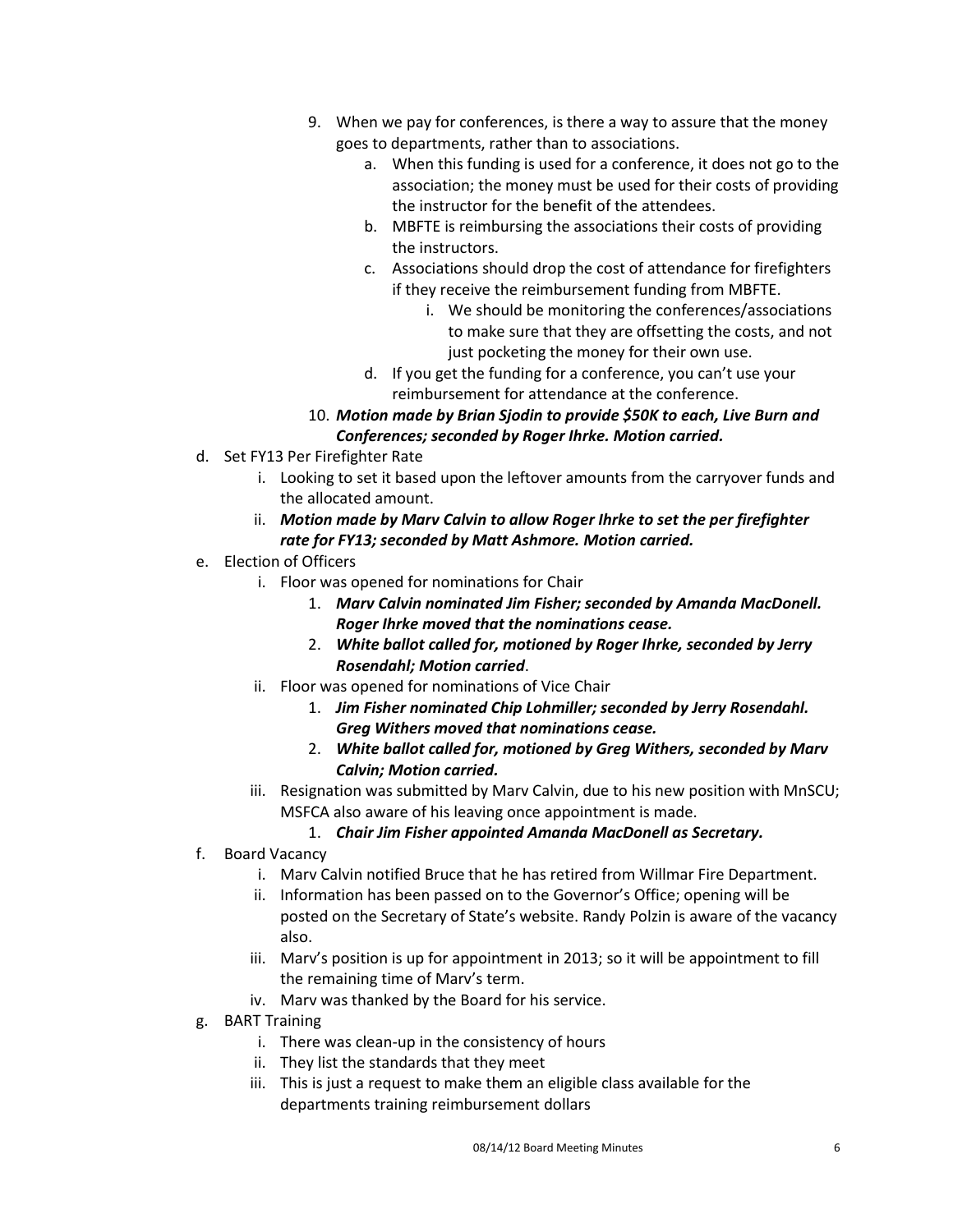- iv. *Motion made by Jerry Rosendahl to approve the allowance of BART training under reimbursement; motion was seconded by Chip Lohmiller*.
- v. Discussion ensued:
	- 1. Previously their total hours of class were not correct.
	- 2. BART does follow the criteria in NFPA 150 and 1670, but this is not included in 1670 as a "rescue".
	- 3. BART should petition the NFPA Standard Committee to have them add it to the standard.
	- 4. Some have had some BART training; one comment was that they don't know how it would have helped in the situations they have dealt with; another stated that they have saved some pets, but they don't believe that this training is high on the necessity list.
	- 5. We don't have a basic standard for fire departments as it is, so giving approval for BART class, is not in the firefighters best interest.
	- 6. *The question was called: motion failed.*
	- 7. Marv stated that Bruce should let BART know that we would encourage them to work on getting the standard added at the NFPA level.
- h. Communication Toolkit
	- i. This has been updated as of August 2012.
	- ii. Plan is to send it out to the presidents of the Associations, so they have the information included in the booklets. If anyone wants additional, please let us know.
- 9. Other Business
	- a. Board meeting minutes are posted on the website, along with the agendas for each meeting.
	- b. Should we take out ads in trade magazines?
		- i. Bruce does an article for the Chief's magazine.
			- ii. Suggestion is to get the information out to firefighters also.
			- iii. Smoke Eater is read by more departments in Greater MN.
			- iv. Daily Dispatch is another that we could utilize.
			- v. Press release will be going out about Round 5 reimbursements.
			- vi. Think that we shouldn't do ads, but articles in these magazines.
	- c. Requirement of Certification
		- i. FSA made it mandatory to take the test, not that you have to pass the test. Gary thinks it is conflicting and counterproductive that you don't have to pass it.
			- 1. If we come back stating that we want them to pass, or that we would like them to pass, it is counterproductive.
			- 2. The question that comes up is what do rural departments need certification for? How does certification help them to help their community?
			- 3. Most won't re-certify after their initial certification period.
			- 4. We stipulate for all other money we give out, except this. We need to have some form of measurement for competency and the fact that we have paid for this; you should have to pass the test.